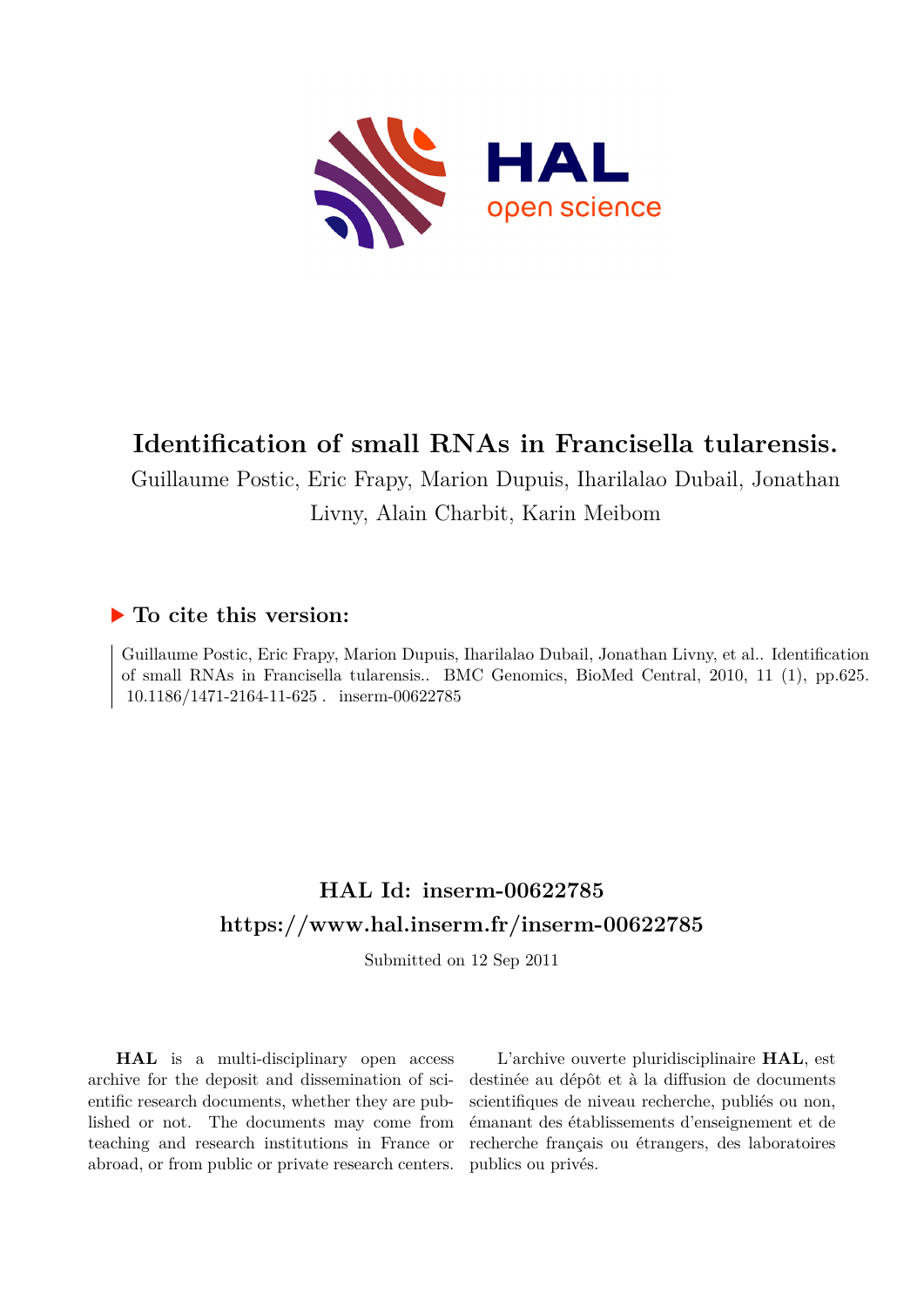## **RESEARCH ARTICLE Example 2014 CONSUMING ACCESS**



# Identification of small RNAs in Francisella tularensis

Guillaume Postic<sup>1,2</sup>, Eric Frapy<sup>1,2</sup>, Marion Dupuis<sup>1,2</sup>, Iharilalao Dubail<sup>1,2</sup>, Jonathan Livny<sup>3,4</sup>, Alain Charbit<sup>1,2</sup>, , Karin L Meibom $1,2$ 

#### Abstract

**Background:** Regulation of bacterial gene expression by small RNAs (sRNAs) have proved to be important for many biological processes. Francisella tularensis is a highly pathogenic Gram-negative bacterium that causes the disease tularaemia in humans and animals. Relatively little is known about the regulatory networks existing in this organism that allows it to survive in a wide array of environments and no sRNA regulators have been identified so far.

Results: We have used a combination of experimental assays and in silico prediction to identify sRNAs in F. tularensis strain LVS. Using a cDNA cloning and sequencing approach we have shown that F. tularensis expresses homologues of several sRNAs that are well-conserved among diverse bacteria. We have also discovered two abundant putative sRNAs that share no sequence similarity or conserved genomic context with any previously annotated regulatory transcripts. Deletion of either of these two loci led to significant changes in the expression of several mRNAs that likely include the cognate target(s) of these sRNAs. Deletion of these sRNAs did not, however, significantly alter F. tularensis growth under various stress conditions in vitro, its replication in murine cells, or its ability to induce disease in a mouse model of F. tularensis infection. We also conducted a genome-wide in silico search for intergenic loci that suggests F. tularensis encodes several other sRNAs in addition to the sRNAs found in our experimental screen.

**Conclusion:** Our findings suggest that F. tularensis encodes a significant number of non-coding regulatory RNAs, including members of well conserved families of structural and housekeeping RNAs and other poorly conserved transcripts that may have evolved more recently to help F. tularensis deal with the unique and diverse set of environments with which it must contend.

#### Background

RNA regulators are important players in control of gene expression in bacteria and often mediate a response to changes in the environment (for review, see [[1](#page-11-0)]). Some regulatory RNAs, designated riboswitches, are part of the mRNA they regulate. Riboswitches are sequences in the 5' end of mRNAs that change conformation upon binding of a ligand, affecting transcription or translation of the down-stream gene (positively or negatively). Other RNA regulators bind to proteins and regulate their function, whereas the largest group of small RNAs (sRNAs), act by base pairing with target RNAs. Base pairing sRNAs generally fall into two groups: cis-acting sRNAs that have capacity for extensive base pairing, and *trans-*

\* Correspondence: [karin.meibom@inserm.fr](mailto:karin.meibom@inserm.fr)

1 INSERM U1002, Paris, France

encoded sRNAs with a more limited potential for base pairing with their target RNA. Trans-acting sRNAs regulate the translation and/or the stability of their target RNAs and each often regulate more than one target. For the most part, these sRNAs affect target genes in a negative fashion by binding to the region surrounding the start codon and ribosome binding site, but can act through base pairing in a region far upstream, and occasionally affect translation positively (for review see [[1\]](#page-11-0)). Many of the *trans-*encoded sRNAs require the RNA chaperone Hfq for function. Hfq promotes RNA-RNA interactions between the sRNA and its target mRNA and the protein may additionally stabilize the sRNA in vivo.

RNA regulators furthermore control pathogenesis in bacteria such as Staphylococcus aureus [\[2](#page-11-0)-[6\]](#page-11-0), Salmonella typhimurium [[7](#page-11-0)-[10](#page-11-0)], Vibrio cholerae [[11-13\]](#page-11-0), group A Streptococcus [[14,15](#page-11-0)], Pseudomonas aeruginosa [\[16-19](#page-11-0)],



© 2010 Postic et al; licensee BioMed Central Ltd. This is an Open Access article distributed under the terms of the Creative Commons Attribution License [\(http://creativecommons.org/licenses/by/2.0](http://creativecommons.org/licenses/by/2.0)), which permits unrestricted use, distribution, and reproduction in any medium, provided the original work is properly cited.

Full list of author information is available at the end of the article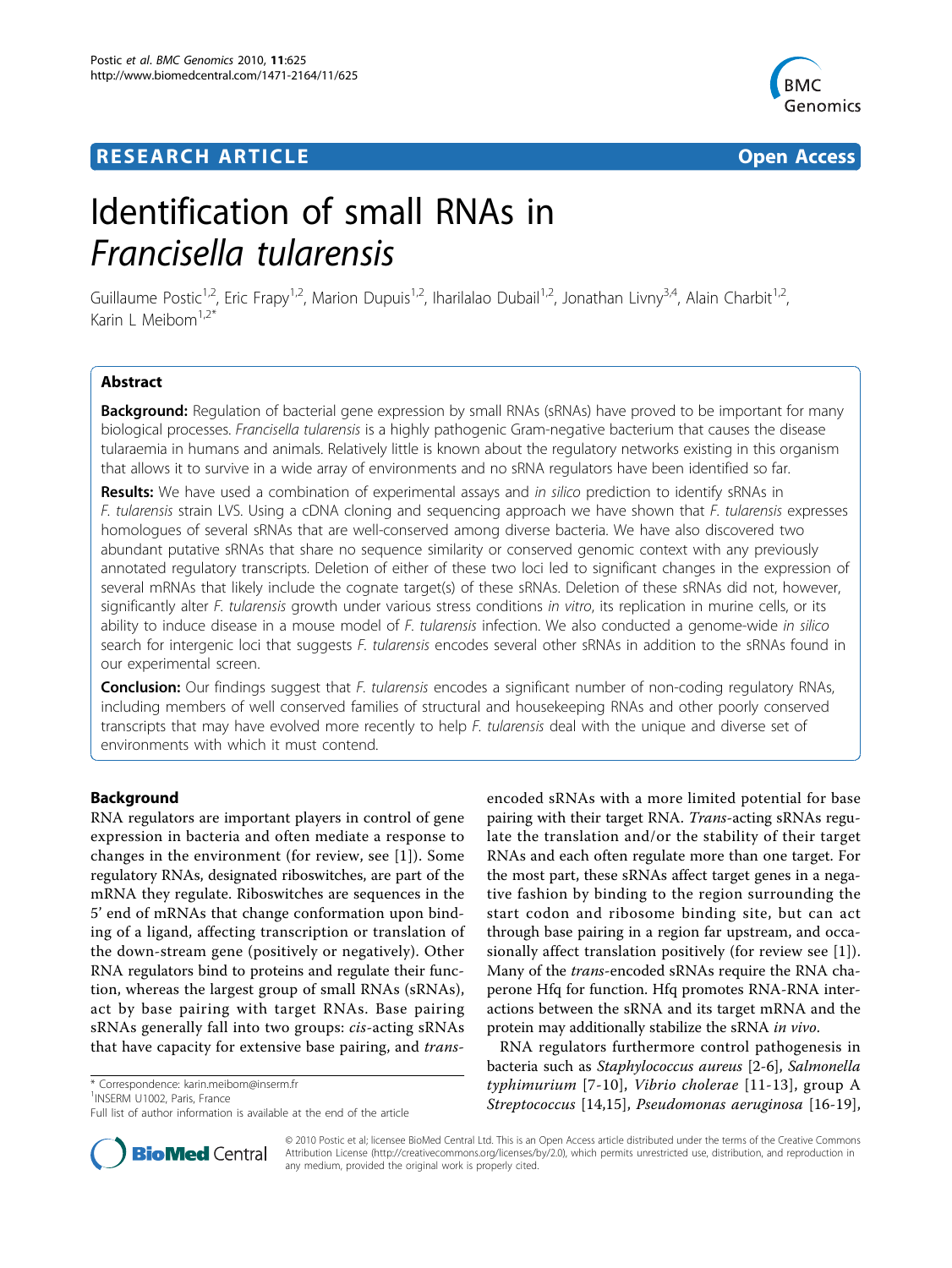#### Clamydia trachomatis [\[20](#page-11-0)], and Clostridium perfringens [[21,22\]](#page-11-0).

Francisella tularensis is a Gram-negative bacterium that causes the disease tularaemia in humans and in a large number of animals and is one of the most virulent bacterial pathogens known. The ability of F. tularensis to invade and replicate in host cells, particularly in immune cells such as macrophages, is critical for its capacity to cause disease. Once inside host cells, F. tularensis resides transiently inside a phagosome that matures into a late endosomal stage and the bacterium then escapes to replicate in the cytoplasm. The mechanism by which the bacterium escapes the phagosome is not well understood, but genes encoded in a pathogenicity island (FPI) are required for this step in the infectious cycle. Several regulatory proteins regulate virulence gene expression in F. tularensis by activating transcription of the FPI. These comprise the proteins MglA [\[23,24\]](#page-11-0), SspA [[25](#page-11-0)], PrmA [[26\]](#page-11-0), and FevR (or PigR) [[27,28\]](#page-11-0). F. tularensis unlike many other bacteria encodes only one alternative sigma factor [\[29](#page-12-0)], no complete two component regulator pairs [[26\]](#page-11-0), and very little information exists concerning control of gene expression apart from the above mentioned regulation of the FPI.

We have recently studied the role of Hfq in the physiology and virulence of F. tularensis [[30\]](#page-12-0). Transcriptional analyses revealed that Hfq - directly or indirectly - regulates the expression of numerous genes in this pathogen. Functional studies showed that Hfq is required for stress resistance as well as for full virulence in both a fully virulent strain and in the attenuated live vaccine strain (LVS). Since Hfq normally performs its function by promoting sRNA-mRNA interactions, these results strongly suggest that sRNAs are expressed in this organism and are involved in diverse functions. Here, we have initiated the identification of the sRNAs expressed by F. tularensis LVS. We have assessed and identified the sRNA species that are expressed at high levels and found the commonly known 4.5S RNA, 5S rRNA, and the transfer messenger RNA (tmRNA). Additionally, we identified two novel sRNA species by cDNA cloning and have characterized these. Studies of sRNA mutant strains suggested potential targets for regulation. As an alternative approach to identify sRNAs in *F. tularensis*, we performed a bioinformatic prediction of sRNAs. Interestingly, this analysis found both the experimentally determined sRNA loci and additionally identified a number of other putative sRNA-containing intergenic regions.

#### Results and Discussion

#### Identification of highly expressed small RNA species of Francisella

To identify sRNAs in F. tularensis we first assessed the highly expressed sRNAs by polyacrylamide gel

electrophoresis followed by ethidium bromide staining (Figure [1\)](#page-3-0). This approach has been used successfully to find novel sRNAs in S. aureus [[31](#page-12-0)]. We isolated total RNA from F. tularensis LVS after growth in normal complex broth in exponential growth phase (E) or in stationary phase (S), after oxidative stress (10 mM H2O<sup>2</sup> ) or after growth at high osmolarity (Schaedler broth + 2% NaCl). We chose to assess the RNA profile under different conditions because sRNA expression in other bacteria was found to be constitutive for some sRNAs (mostly cis-encoded sRNAs), but induced under specific conditions (such as exposure to stress) for most trans-encoded sRNAs [[1](#page-11-0)]. However, no major differences were observed in the pattern of RNA species that were visible after PAGE (Figure [1A\)](#page-3-0). Four bands ranging in size from  $\sim$ 100 nt to  $\sim$ 400 nt were visible after staining (Figure [1A;](#page-3-0) labeled 1-4). To determine the origin of these four RNA species, we eluted the RNAs from the gel and performed linker ligation, cDNA synthesis, and PCR amplification of each eluted RNA (see Methods). Sequence analysis of cloned PCR fragments identified the RNAs, although in all cases we also found contaminating rRNA and/or tRNA sequences.

Ten clones corresponding to RNA #4, the largest RNA, were sequenced and seven of these identified the RNA as the transfer messenger RNA (tmRNA; FTL\_R001). This RNA is also designated SsrA and is 421 nt in size. tmRNAs are found in all bacteria and are highly expressed. The tmRNA has properties of both a tRNA and a mRNA. It participates in *trans*-translation, which is a reaction that transfers the translational complex to the tmRNA and ultimately leads to degradation of the polypeptide (for review, see [\[32](#page-12-0)]).

Based on the size of RNA #2, we presumed it was the 5S rRNA (114 nt). This was confirmed after cDNA sequencing. Next, RNA #1 was identified as the 4.5S RNA component of the signal recognition particle (FTL\_R0044; 108 nt). FTL\_R0044 was found in one of ten clones sequenced, whereas the other nine clones were the 5S rRNA. This is not very surprising considering the very similar size of these two transcripts and the high expression of the 5S RNA. Despite several attempts, we did not obtain any cDNA clones of RNA #3, the RNA with an apparent size of  $\sim$ 200 nt.

#### Cloning and identification of additional sRNAs

As our analysis of highly expressed RNA did not result in the identification of novel small RNA transcripts, we proceeded to construct a limited cDNA library of low molecular weight RNAs. For this, we used the same approach as described for the highly expressed sRNAs. Total RNA from bacteria grown under the different conditions described above, but depleted of ribosomal RNAs (16S and 23S rRNA), was separated on a 8%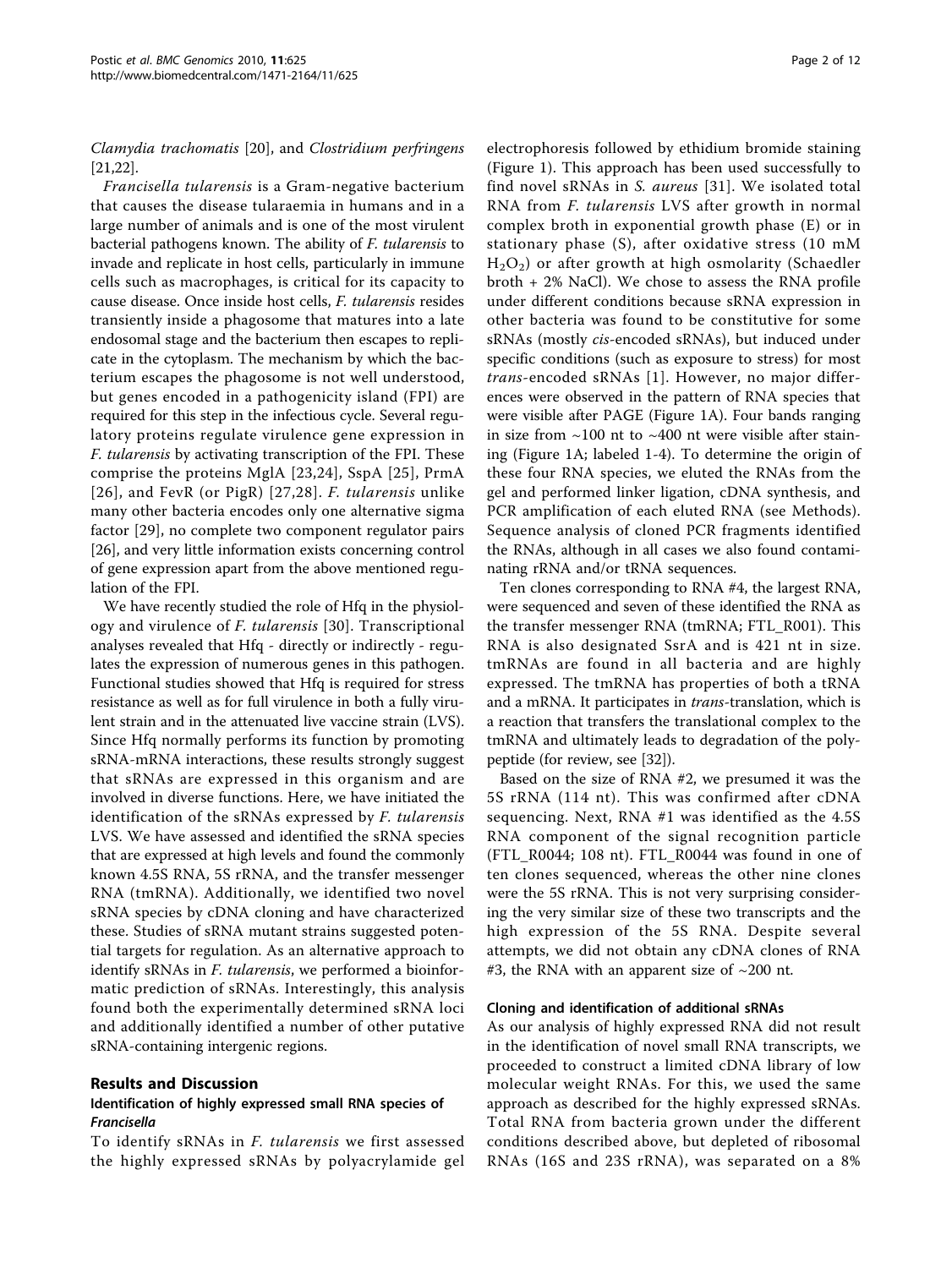<span id="page-3-0"></span>

denaturing polyacrylamide gel and RNAs of approximately 100-200 nt were eluted from the gel and processed the same way as for the highly expressed RNAs. The gel was divided into smaller areas before eluting the RNAs and ten clones from each area (shown in Figure 1B) were sequenced in order to identify new sRNA species. By this method, we identified two different RNAs, one of which was identified twice from the same gel piece, whereas the remaining clones contained rRNA, tRNA or other contaminating sequences.

To further confirm that the two identified candidates are authentic sRNAs, we performed Northern blotting analysis (Figure 2) using  $3^{2}P$ -labeled oligonucleotides as probes. As can be seen in Figure 2, a strong band was observed for each of the sRNA candidates with sizes of approximately  $\sim$ 70 nt and  $\sim$ 110 nt, respectively. We refer to these sRNAs as FtrA and FtrB for Francisella tularensis sRNA A and B. In addition to the major bands, two bands of larger size were seen for FtrA and one with a lower size for FtrB, suggesting that processing of the transcripts might be occurring.

#### sRNA mapping, localization, and structure analysis

To map the ends of the RNAs we performed 5'- and 3'-RACE (Table [1\)](#page-4-0). This revealed that FtrA is 111 nt and FtrB is 115 nt in length. The size found for FtrB is in

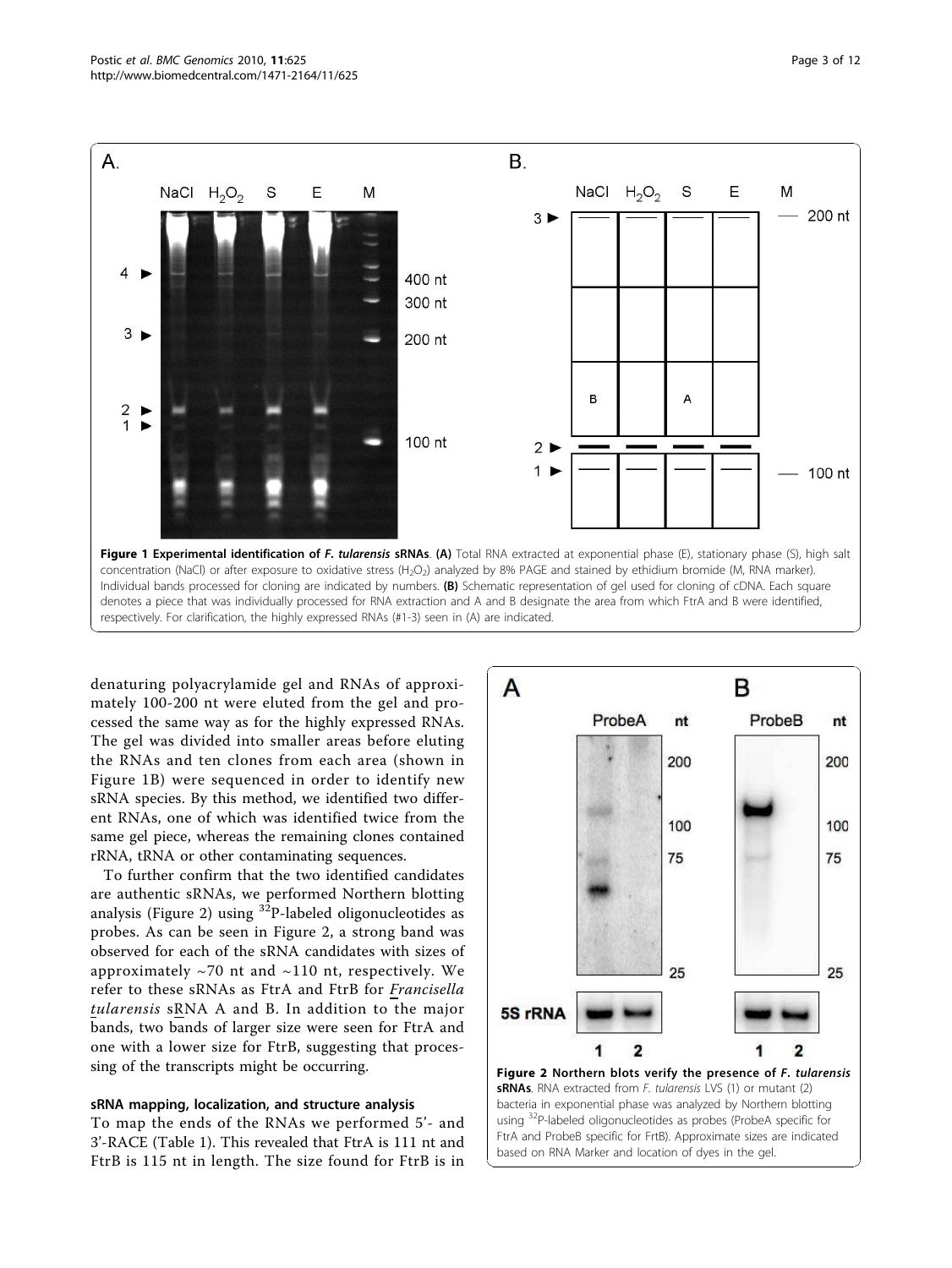<span id="page-4-0"></span>Table 1 Small RNAs identified by cDNA cloning

|      |                 | sRNA 5' end <sup>a</sup> 3' end <sup>b</sup> Length | (nt)  | <b>Flanking</b><br>genes | Genomic<br>context <sup>c</sup> |
|------|-----------------|-----------------------------------------------------|-------|--------------------------|---------------------------------|
| FtrA | 1256577 1256687 |                                                     | - 111 | FTL 1319-<br>FTL 1320    | $>$ $>$ $<$                     |
| FtrB | 37655           | 37769                                               | 115   | FTL 0035-<br>FTL 0036    | $>$ $>$ $>$                     |

<sup>a</sup> Coordinate of the 5' end of sRNA (determined by 5'-RACE).

<sup>b</sup> Coordinate of the 3' end of sRNA (determined by 3'-RACE).

<sup>c</sup> The orientation of the sRNA and its flanking genes (in order of gene numbers). ">" designates a gene encoded on the coding strand and "<"

designates a gene encoded on the non-coding strand.

agreement with the strong bands seen in the Northern blot, whereas it seems to correspond to one of the larger, but less intense, bands seen in the Northern blot of FtrA.

The *ftrA* gene is located between FTL\_1319 and FTL\_1320 (Table 1 and Figure [3\)](#page-5-0) and is encoded on the coding strand. The flanking genes encode a transposase and a conserved hypothetical protein. FtrB is encoded on the coding strand between FTL\_0035 and FTL\_0036, encoding two hypothetical proteins. The predicted secondary structures of FtrA and FtrB, using the Quikfold program<http://dinamelt.bioinfo.rpi.edu/quikfold.php>[\[33,34](#page-12-0)], are shown in Figure [3](#page-5-0). Both FtrA and FtrB are predicted to be highly structured and contain several stem-loops.

To determine whether FtrA and FtrB are similar to known bacterial sRNAs, we performed BLAST to search the sequences of the non-coding RNA database [http://](http://ncrnadb.trna.ibch.poznan.pl/blast.html) [ncrnadb.trna.ibch.poznan.pl/blast.html](http://ncrnadb.trna.ibch.poznan.pl/blast.html). No bacterial RNAs in the database showed sequence similarity to the two F. tularensis sRNAs. Sequences were also queried against the Rfam database<http://rfam.sanger.ac.uk/>, which did not result in any matches. Furthermore, a BLASTN search of the genes encoding either sRNA against the NCBI total sequence database showed that the genes are only found in *Francisella* and not in any other bacterial genome. This strongly indicates that the two RNAs are novel bacterial sRNAs.

#### Characterization of ftrA or ftrB mutants

To study the role of the sRNAs, we proceeded by creating mutant strains carrying a chromosomal deletion of either the *ftrA* or *ftrB* gene. Sequencing and Northern blotting were respectively used to confirm deletion of these loci and the absence of their corresponding transcripts (Figure [2\)](#page-3-0). Neither mutant strain exhibited any growth defects or increased sensitivity to several stress conditions ( $H_2O_2$ , ethanol, low pH, NaCl; data not shown), showing that deleting either ftrA or ftrB does not affect the ability of F. tularensis to survive a number of stresses. Likewise, we did not observe any change in expression of either FtrA or FtrB after exposure to oxidative or osmolarity stress (data not shown).

We next tested if either gene plays a role in F. tularensis intracellular multiplication. As shown in Figure [4](#page-5-0), both mutant strains multiplied intracellularly in J774 murine macrophage-like cells in a manner indistinguishable from the wild-type strain, indicating that neither FtrA nor FtrB is required for multiplication in macrophages in vitro.

To examine if FtrA or FtrB is required for virulence of F. tularensis, we assessed the ability of each mutant strain to induce disease in the mouse model of infection. No major difference in survival was observed between mice infected with wild-type LVS or with either of the mutant strains, showing that neither gene is required for virulence (data not shown). In addition, after infecting mice with a 1:1 mixture of mutant and wild-type bacteria we recovered equal numbers of wild-type and mutant bacteria from the spleen (data not shown). This further demonstrates that deleting ftrA or frtB does not affect *F. tularensis* pathogenicity in the mouse model.

It is important to recall that most sRNAs affect gene expression negatively. Deleting a specific sRNA gene and thus alleviating the repressive effect may not be of major consequence for the bacterium. Our results from in vitro characterization of the mutant strains therefore do not rule out the possibility that FtrA or FtrB may indeed control functions related to growth, stress resistance or virulence.

#### Identification of potential targets

Most characterized sRNAs control expression of their target genes by base-pairing with a target mRNA. In addition to affecting translation, base-pairing between a sRNA and its target frequently leads to changed stability of both sRNA and mRNA. Therefore, to experimentally identify potential targets for regulation by FtrA and FtrB, we compared the transcriptomes of LVS wild-type bacteria grown in regular broth to that of either the ftrA or the ftrB mutant. This way we identified several potential targets for FtrA and FtrB (Table [2](#page-6-0)). None of the potential targets identified by microarray analysis are located in the same genomic region as the sRNAs, indicating that the sRNAs are trans-acting. The analysis identified four genes for which the transcript was found at a higher level in the ftrA mutant than in LVS. These are FTL\_0045 (encoding orotidine 5'-phosphate decarboxylase, PyrF), FTL\_0207 (encoding pyrrolidone carboxylate peptidase, Pcp), FTL\_0902 (encoding an oxidoreductase), and FTL\_1922 (encoding a YggT family protein). Interestingly, pyrF transcripts were also found at higher levels in a  $h f q$  mutant [[30](#page-12-0)]. Thus, deleting either  $h f q$  or  $f tr A$  affects pyrF mRNA levels in the same manner, in agreement with a regulatory mechanism in which Hfq-mediated FtrA-pyrF mRNA base-pairing leads to degradation of the target mRNA. This, however, needs to be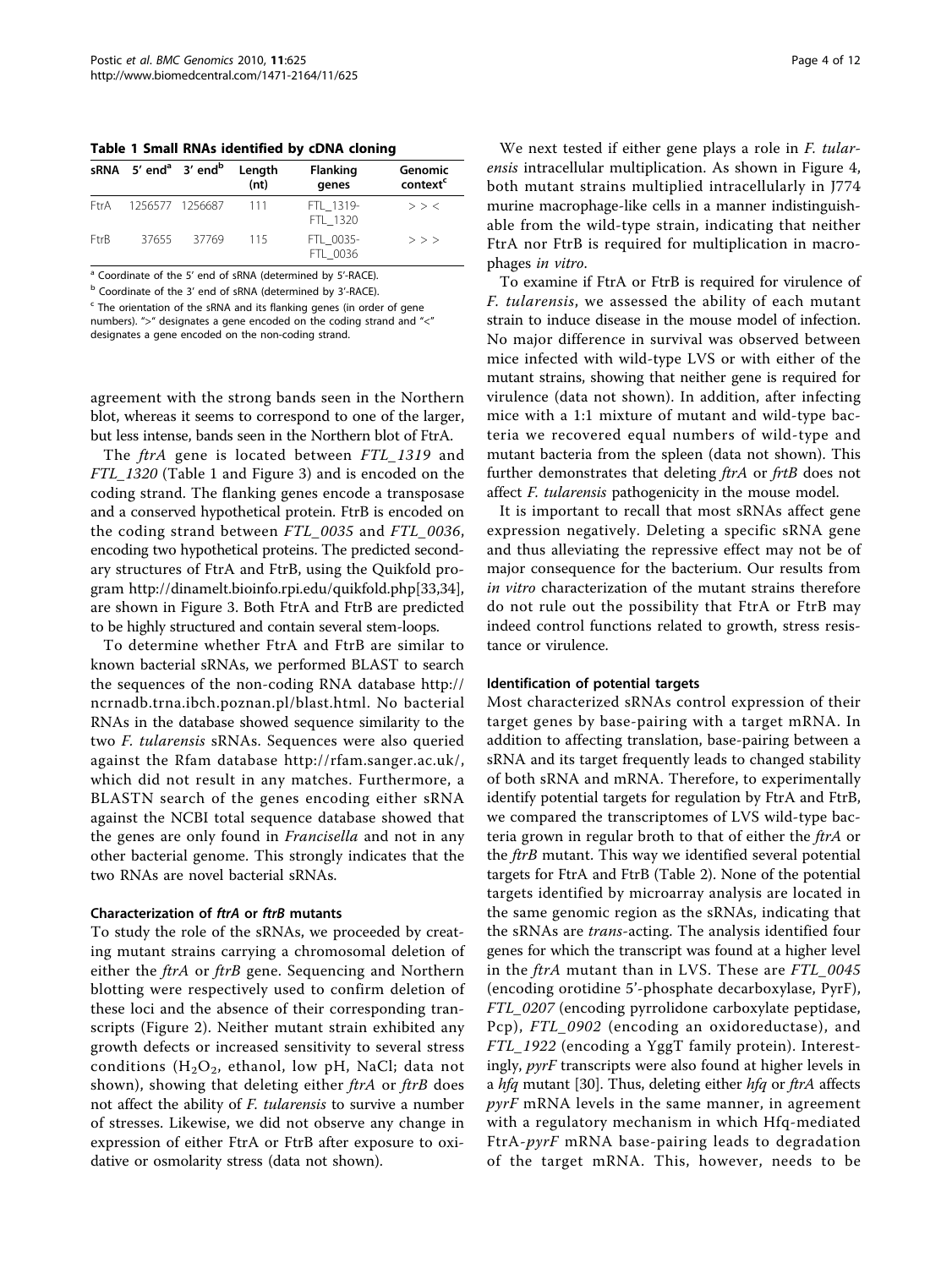<span id="page-5-0"></span>

demonstrated experimentally. The mRNA levels of five genes were changed in the ftrB mutant compared to wild-type bacteria: two were found in higher levels (FTL\_0836 and FTL\_1754) and three at lower levels



 $(FTL_0324, FTL_0421$  and  $FTL_1966$ ) in the  $frB$  mutant. Of these, FTL\_0421 (encoding a lipoprotein) was also found to be down-regulated in the  $F$ . tularensis hfq mutant [[30](#page-12-0)]. This finding could be explained by a mechanism in which RNA duplex formation leads to stabilization of the mRNA. To confirm the results obtained by microarray analysis, we chose two genes with changed expression in either mutant strain and performed quantitative RT-PCR analysis. For each mutant strain, this analysis confirmed the change in expression for both genes (see Additional File [1\)](#page-11-0). Presently we do not know if FtrA and FtrB regulate these targets directly as it is also possible that the observed changes in mRNA level are due to indirect effects of deleting the sRNA.

#### Identification of putative sRNAs using bioinformatics analysis

While our cloning based screen proved effective in identifying previously unknown sRNAs, the relatively small number of clones sequenced meant that only abundant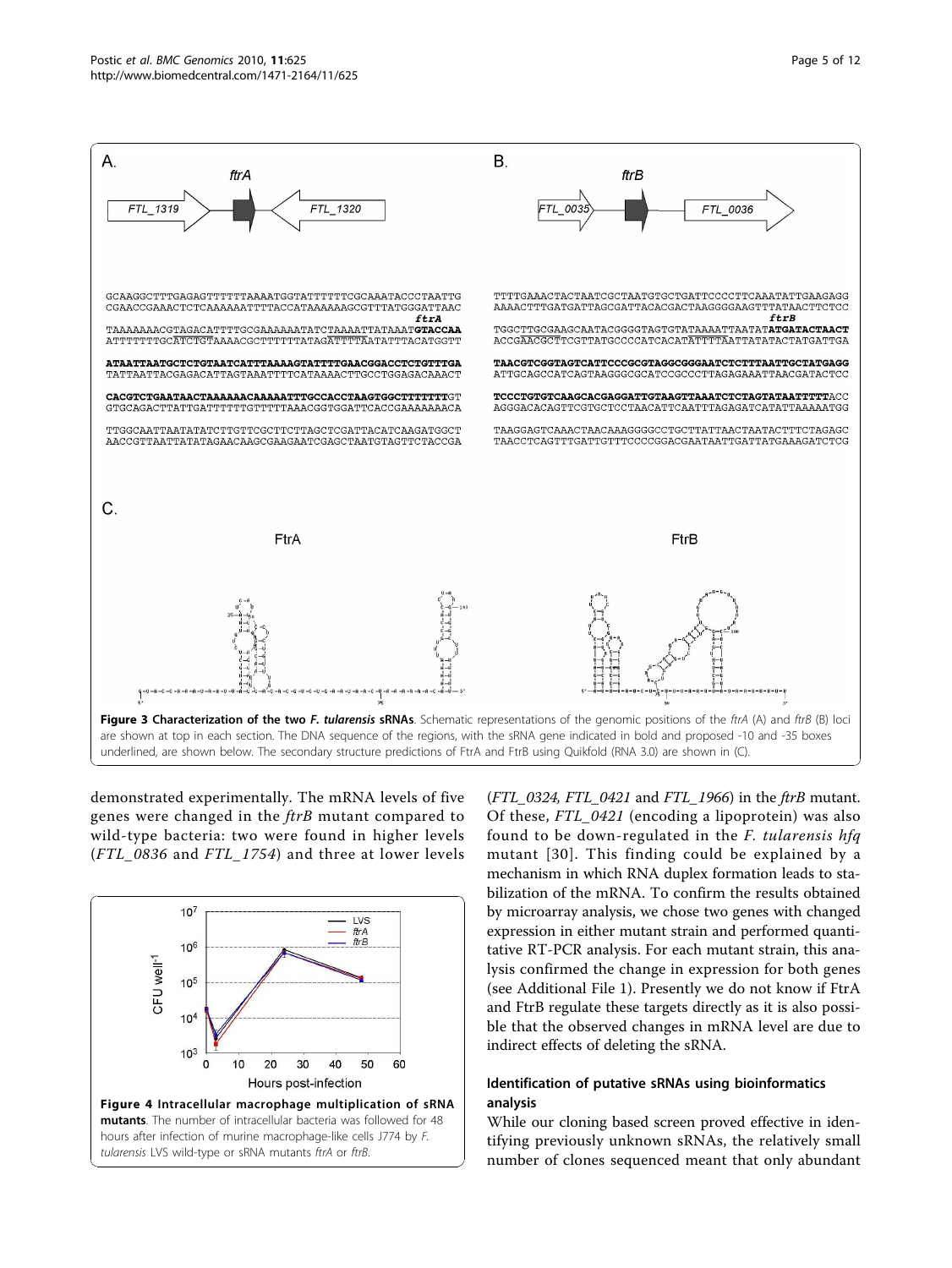| Locus <sup>a</sup> | Gene product                         | Fold-change in ftrA <sup>b</sup> | Fold change in ftrB <sup>b</sup> |
|--------------------|--------------------------------------|----------------------------------|----------------------------------|
| FTL_0045           | orotidine 5'-phosphate decarboxylase | 1.8                              | <b>NA</b>                        |
| FTL_0207           | pyrrolidone-carboxylate peptidase    | 2.6                              | NA.                              |
| FTL_0902           | oxidoreductase                       | 1.8                              | <b>NA</b>                        |
| FTL_1922           | YggT family protein                  | 10.8                             | <b>NA</b>                        |
| FTL_0324           | pseudogene                           | <b>NA</b>                        | 0.7                              |
| FTL_0421           | lipoprotein                          | <b>NA</b>                        | 0.7                              |
| FTL_0836           | hypothetical protein                 | NA.                              | 8.2                              |
| FTL 1754           | hypothetical membrane protein        | NA.                              | 1.5                              |
| FTL 1966           | anthranilate synthase component I    | <b>NA</b>                        | 0.7                              |

<span id="page-6-0"></span>Table 2 Effect of ftrA and ftrB deletion on the transcriptome of LVS

a Genes included had ≥1.5 average fold-change in mRNA level (calculated for all spots) and for which each of the five spots for the gene on the microarray had fold-changes ≥1.2

<sup>b</sup> Change in mRNA level in mutant strain compared to wild-type LVS

small transcripts could be found using this approach. In an effort to identify putative sRNAs in F. tularensis that may have been missed in our physical screen, we used the bioinformatic tool SIPHT [[35\]](#page-12-0) to conduct a genome-wide bioinfomatic screen for candidate sRNAs in F. tularensis LVS. SIPHT identifies candidate intergenic loci based on the co-localization of intergenic conservation and Rho-independent terminators. It then annotates these candidates for several features, including the similarity of their primary sequence and predicted secondary structure to intergenic sequences in other bacterial replicons, their proximity to the putative binding sites of various transcription factors, and their homology to previously confirmed or predicted sRNAs and cis-regulatory RNA elements.

A total of 24 candidate loci were identified by SIPHT, including three intergenic regions (IGRs) each containing two overlapping candidate loci, leading to a total of 21 IGRs (Table [3](#page-7-0) and Additional File [2\)](#page-11-0). Importantly, both the FtrA and FtrB sRNA were identified in the bioinformatic prediction (Table [3,](#page-7-0) candidate 19 (FtrA) and candidate 14 (FtrB)), suggesting that other candidate loci identified by SIPHT may represent real non-coding RNAs. One of these candidates was annotated by SIPHT as sharing sequence homology with SprB, a previously identified but uncharacterized sRNA in Staphylococcus aureus [\[31](#page-12-0)], while another was found in a similar genomic location based on its flanking genes to P26, an sRNA of unknown function in Pseudomonas aeruginosa. For fourteen of the loci identified, including FtrA and FtrB, conservation of secondary structure was predicted by QRNA [\[36](#page-12-0)]. Putative sigma-70 promoters were identified within 400 nucleotides upstream of the predicted terminators of 9 candidates, including two upstream of *ftrA*, one of which in a position consistent with the larger band seen by Northern analysis and the results of the 5'-RACE.

Neither tmRNA nor 4.5S RNA were identified by SIPHT. Further analysis revealed that these loci were

missed because they were not associated with predicted Rho-independent terminators. This may reflect a true paucity of Rho-independent terminators in F. tularensis or limitations in the ability of the three terminator predicting algorithms used by SIPHT to identify terminators in an AT rich genomes such as that of F. tularensis. The fact that these two sRNAs were not identified by SIPHT suggests that other F. tularensis sRNAs were likely missed in our screen.

Several characteristics of Francisella likely hinder predictions of sRNAs based on the proximity of intergenic sequence conservation and Rho-independent terminators. First, no genome sequences for close relatives of F. tularensis are available for BLAST comparisons and the relatively low GC content (32%) of the F. tularensis genome leads to spurious hits in BLAST searches that are more likely due to low sequence complexity than to actual sequence conservation. Second, as described above, it is also likely that existing terminator prediction programs, most of which had been trained on E. coli, are less effective in identifying terminators in AT-rich species such as Francisella. Indeed, in a kingdom-wide search for putative sRNAs in over 500 different strains, all Francisella sp. were among the 20 strains with the lowest density of putative intergenic Rho-independent terminators. However, while these factors likely contribute to both the decreased sensitivity and specificity of our sRNA predictions, the fact that both FtrA and FtrB were identified in our in silico screen suggests that the predictive algorithm used by SIPHT is effective in identifying novel sRNAs even in species such as Francisella that are AT-rich and have relatively few sequenced relatives.

Recently, a number of small ORFs encoding small peptides (<50 amino acids), previously non-annotated, have been identified in other bacterial species [[37](#page-12-0),[38](#page-12-0)]. We therefore examined whether the predicted sRNA loci in *F. tularensis* contain ORFs encoding small peptides (Table [3](#page-7-0)). A few loci could encode small peptides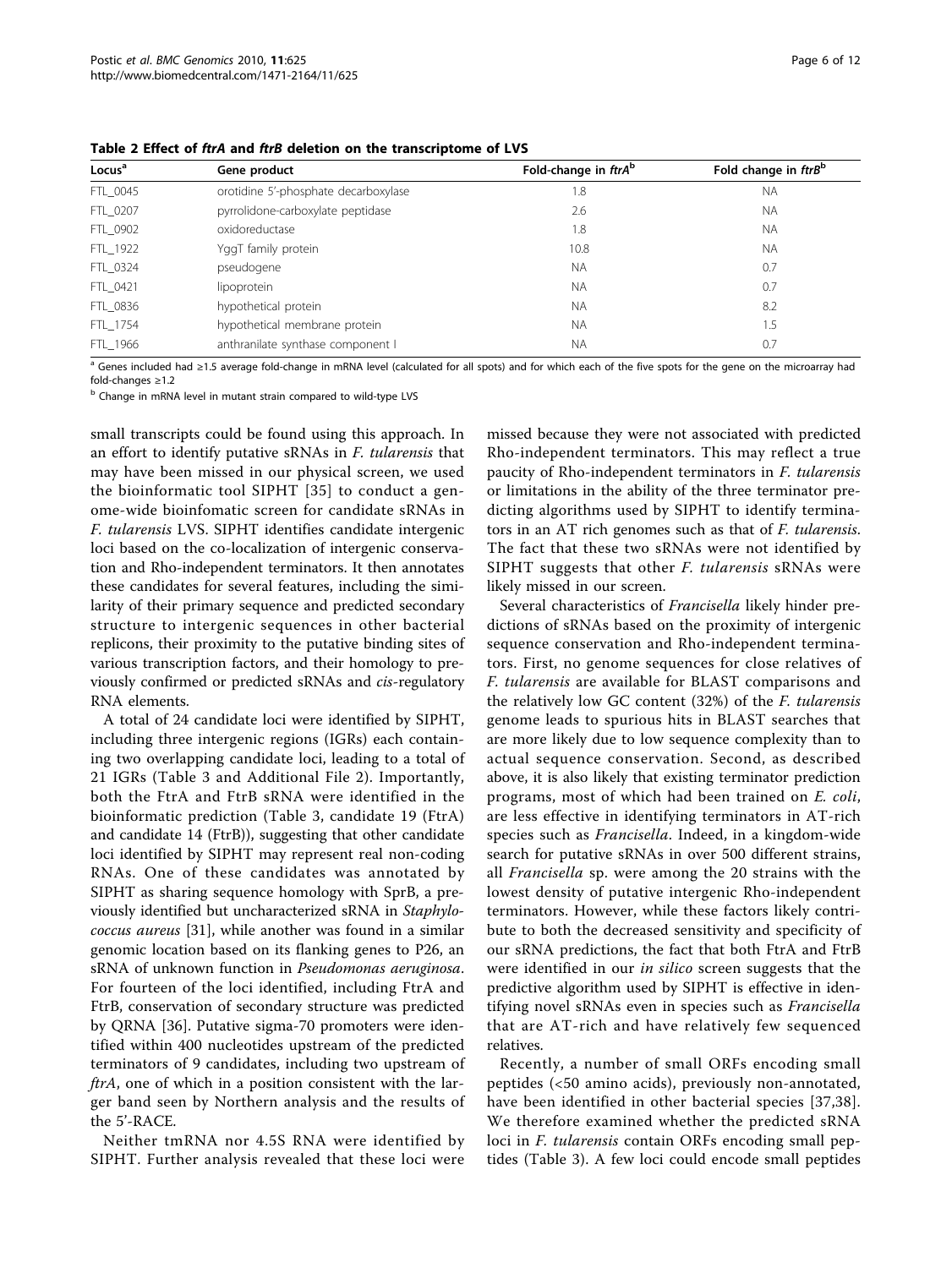<span id="page-7-0"></span>Table 3 Putative sRNAs predicted in silico<sup>a</sup>

| <b>RNA</b>     | Length (nt) | Coordinates     | <b>Flanking genes</b> | Genomic context <sup>b</sup> | Potential ORFs <sup>c</sup> |
|----------------|-------------|-----------------|-----------------------|------------------------------|-----------------------------|
|                | 39          | 599871-599910   | FTL 0609-FTL 0610     | $>68$  > 984<                |                             |
| $\overline{2}$ | 91          | 865504-865595   | FTL 0886-FTL 0887     | $<1$  > 129>                 |                             |
| 3              | 168         | 1039023-1039191 | FTL 1090-FTL 1091     | $<4$  > -32>                 | $8, 12*$                    |
| $\overline{4}$ | 141         | 1567719-1567860 | FTL_1636-FTL_1637     | >557 > 488<                  | $2*$                        |
| 5              | 41          | 1808414-1808455 | FTL_1875-FTL_1876     | $<$ 349 $ <$ 203 $<$         | $2,8*$                      |
| 6              | 89          | 1251973-1252062 | FTL_1313-FTL_1314     | $>145$  < 47<                |                             |
| 7              | 181         | 1240899-1241080 | FTL_1303-FTL_1304     | $>26$ < 0<                   | 41                          |
| 8              | 125         | 765395-765520   | FTL_0777-FTL_0778     | $>132$  < 0>                 | 2                           |
| 9              | 87          | 508319-508406   | FTL 0527-FTL 0528     | $>149$ < 0>                  |                             |
| 10             | 225         | 508181-508406   | FTL 0527-FTL 0528     | $>11$  < 0>                  | 52*, 32, 37                 |
| 11             | 191         | 361680-361871   | FTL 0391-FTL 0392     | $<$ 476 $ <$ 331 $<$         |                             |
| 12             | 229         | 133934-134163   | FTL 0131-FTL 0132     | $<$ 141 $ <$ 29 $<$          | 3                           |
| 13             | 92          | 52224-52316     | FTL 0050-FTL 0051     | $<$ 54 $ <$ 0 $<$            | $7^*$ , 2                   |
| 14             | 177         | 37528-37705     | FTL_0035-FTL_0036     | $>1$  > 209>                 | $10^*$ , 4, 24 $^*$ , 2     |
| 15             | 122         | 359671-359793   | FTL_0389-FTL_0390     | $>1$  > 176<                 | 19, 2, 2                    |
| 16             | 390         | 511941-512331   | FTL 0529-FTL 0530     | $>1$  > -32<                 | $9^*$ , 4*, 7, 41, 7, 16*   |
| 17             | 52          | 527019-527071   | FTL_R0021-FTL_0544    | $<2$  > 8<                   |                             |
| 18             | 36          | 1251854-1251890 | FTL_1313-FTL_1314     | $>26$  < 219<                |                             |
| 19             | 196         | 1256490-1256686 | FTL_1319-FTL_1320     | $>57$  > 128<                | 8, 9, 13                    |
| 20             | 213         | 1351294-1351507 | FTL_1420-FTL_1421     | $>67$ < 0<                   | 11, 19, 24*                 |
| 21             | 119         | 1681442-1681561 | FTL 1744-FTL 1745     | <33 < 0<                     | $15^*$ , $3^*$              |
| 22             | 292         | 1229654-1229946 | FTL R0033-FTL 1289    | $>2$  > 462<                 | 10, 13*, 2, 11              |
| 23             | 228         | 49421-49649     | FTL_0046-FTL_0047     | $>80$  < 49<                 | $2^*$ , 11, 12 $^*$ , 20    |
| 24             | 240         | 765280-765520   | FTL_0777-FTL_0778     | $>17$  < 0>                  | $12^*$ , 2, 33*             |

<sup>a</sup> sRNA candidates, 5' and 3' ends predicted using SIPHT [[35\]](#page-12-0).

 $^{\rm b}$  The orientation of the sRNA and its flanking genes (in order of gene numbers). ">" designates a gene encoded on the coding strand and "<" designates a gene encoded on the non-coding strand. Numbers outside of the "|" characters denote the distance between the boundaries of the predicted locus and its flanking genes.

<sup>c</sup> Potential ORFs are indicated by their length in amino acids. \* denotes an ORF staring with an alternative start codon.

For sequence of each RNA see Additional File [2](#page-11-0).

of 24-52 amino acids, but most loci contained none or only very short ORFs, further supporting the hypothesis that the majority of the loci encode putative RNAs.

#### Conclusions

Here, we have confirmed the expression in F. tularensis of the well-known non-coding RNAs tmRNA and 4.5S RNA after direct purification and cloning of the cDNAs. Two additional sRNAs expressed by F. tularensis were identified from a cDNA library prepared from low molecular weight RNA. The two putative sRNAs (called FtrA and FtrB), which are encoded in intergenic regions, were confirmed to be genuine sRNAs by Northern blot analysis and the transcripts were characterized with respect to transcription endpoints. The sRNAs do not show sequence similarity to any known sRNAs and their DNA sequences are only found in Francisella species, indicating that these are novel sRNAs. Deletion of either the *ftrA* or *ftrB* gene had no effect on bacterial survival during normal growth or stress, and did not affect the capacity of Francisella to induce disease in mice. This

suggests that these sRNAs affect functions that are not required under the conditions tested or that additional sRNAs with redundant functions may exist. Specifically, in silico analysis identified conserved sequence between FtrB and sRNA candidate #20 (Table 3) suggesting they may be functional paralogues. Subsequently, microarray analysis allowed us to identify a number of potential targets of FtrA and FtrB regulation. Further experiments will be needed to verify if these represent real targets. Finally, in silico prediction of putative sRNA loci identified a number of Francisella IGRs, including the two harboring ftrA and ftrB. Future work will determine which of these IGRs indeed encode authentic sRNAs.

#### Methods

#### Bacterial growth and plasmids

All strains and plasmids used in this study are listed in Table [4.](#page-8-0) F. tularensis LVS was grown in Schaedler broth supplemented with vitamin K3 (Biomérieux, France), on chocolate agar plates supplemented with IsoVitalex vitamin solution (Biomérieux, France), or in defined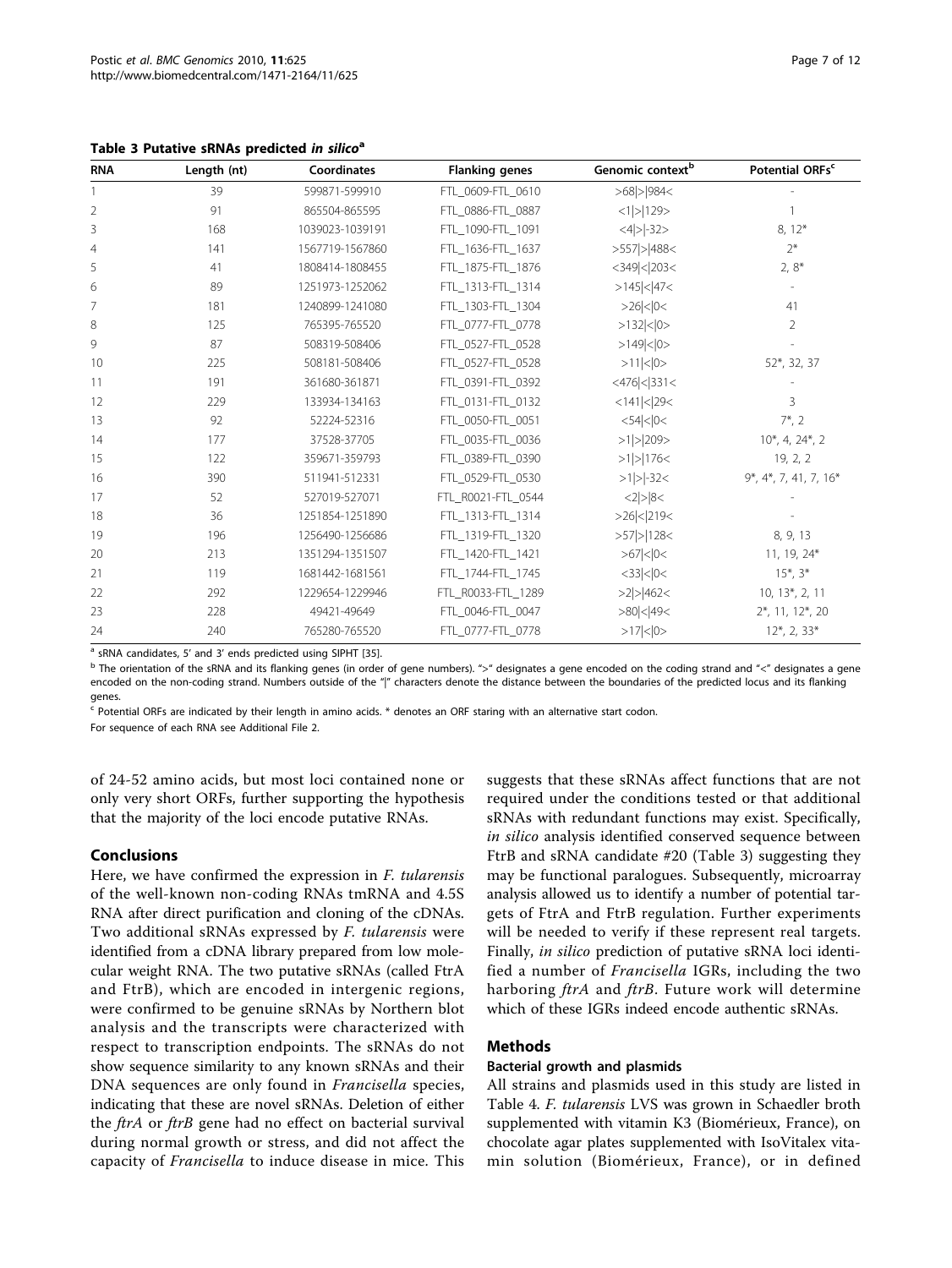| Strain or plasmid<br><b>Strain</b> |                 | <b>Description</b>                                          | Source or reference |
|------------------------------------|-----------------|-------------------------------------------------------------|---------------------|
|                                    |                 |                                                             |                     |
| F. tularensis                      |                 |                                                             |                     |
|                                    | <b>LVS</b>      | subsp. holarctica, live vaccine strain                      | A. Sjöstedt         |
|                                    | LVS∆ftrA        | LVS with deletion of ftrA                                   | This study          |
|                                    | LVS∆ftrB        | LVS with deletion of ftrB                                   | This study          |
| E. coli                            |                 |                                                             |                     |
|                                    | $DH5\alpha$     |                                                             | Strain collection   |
| Plasmid                            |                 |                                                             |                     |
|                                    | pCR2.1-TOPO     | PCR cloning vector, Km <sup>R</sup> , Amp <sup>R</sup>      | Invitrogen          |
|                                    | pMP812          | sacB suicide vector, Km <sup>R</sup>                        | $[40]$              |
|                                    | pMP-∆ftrA       | pMP812 containing $\sim$ 2 kb fragment for deletion of ftrA | This study          |
|                                    | $pMP-A$ ftr $B$ | pMP812 containing $\sim$ 2 kb fragment for deletion of ftrB | This study          |

#### <span id="page-8-0"></span>Table 4 Bacterial strains and plasmids

medium [\[39](#page-12-0)]. Escherichia coli was grown in LB. When needed, media was supplemented with kanamycin (50 μg ml<sup>-1</sup> for *E. coli* and 10 μg ml<sup>-1</sup> for *F. tularensis*). Oligonucleotides used are described in Table [5](#page-9-0).

#### Bioinformatic prediction of sRNA loci

Candidate sRNAs were predicted using the SIPHT program, as described previously [[35](#page-12-0)]. Thresholds for BLAST E value, RNAMotif score, FindTerm score, and TransTerm confidence were set to 5e-3, -6, -10, and 86, respectively. All other parameters were set to default values.

#### Extraction of RNA for gel fractionation

LVS was grown to mid-exponential phase or to stationary phase in Schaedler-K3 before harvesting the bacteria. For oxidative stress experiments, bacteria at  $OD_{600} = 0.3$ were exposed to 10 mM  $\rm H_2O_2$  for 30 min before harvested. For experiments at high osmolarity, LVS was grown in complex medium containing 2% NaCl to  $OD_{600} = 0.3$  before being harvested. Total RNA was extracted using Trizol reagent (Invitrogen) according to the protocol provided by the manufacturer and treated with Turbo DNase (Ambion). For cDNA library construction, total RNA was depleted of 16S and 23S rRNAs using the MICROBExpress kit (Ambion) according to the protocol provided by the manufacturer before loaded on gel.

#### RNA elution and cDNA cloning

20 μg of total RNA was heated and loaded onto an 8% polyacrylamide/8M urea gel with the RNA Century Plus (Ambion) as size marker. After separation, the gel was stained with ethidium bromide and a gel piece containing RNA of a certain size was cut out. RNA was eluted from the gel after crushing and incubation at 37°C in 0.5 M ammonium acetate and 1 mM EDTA (pH 8.0) for 6 hours under constant agitation. Supernatants were extracted once with chloroform before precipitation of the RNA with isopropanol in the presence of glycogen. Next, 3' adapter was ligated to the dissolved RNA with T4 RNA ligase in the presence of DMSO and RNase inhibitor for 90 min at 37°C. The RNA was purified from a 15% polyacrylamide/urea gel as described above to remove non-incorporated adapters. The eluted RNA was treated with tobacco acid phosphatase (TAP) before ligation of 5' adapter (using the same method as for 3' adapters) and subsequently non-incorporated adapters removed by passing and twice washing the RNA on a Microcon YM-30 (Millipore) column. The RNA was reverse transcribed using the 3'PRIMER and SuperScript II reverse transcriptase (Invitrogen), PCR amplified using 5'PRIMER and 3'PRIMER and ligated into pCR2.1-TOPO. All RNAs were identified using this protocol, except the tmRNA for which we used a protocol that ligates the 3'adapter before the 5'adapter and utilizes different adapters (adapters B; see Table [5\)](#page-9-0).

#### Northern blot

Total RNA was extracted using Trizol according to the manufacturer's instructions (Invitrogen) and quantified on a NanoDrop ND-1000 Spectrophotometer (Thermo Scientific). After extraction, 10 μg of total RNA were loaded on a polyacrylamide gel (8% acrylamide/8M urea). After migration, the RNA was transferred to a Hybond-N+ membrane (Amersham) and crosslinked with UV light. The membrane was prehybridized in Rapid-Hyb Buffer (Amersham). Then, <sup>32</sup>P-labelled genespecific probe (oligonucleotide, see Table [5](#page-9-0)) was added directly to the prehybridization buffer with the membrane and incubated for 16 hours at 42°C. After hybridization, the membrane was washed twice with 2×SSC/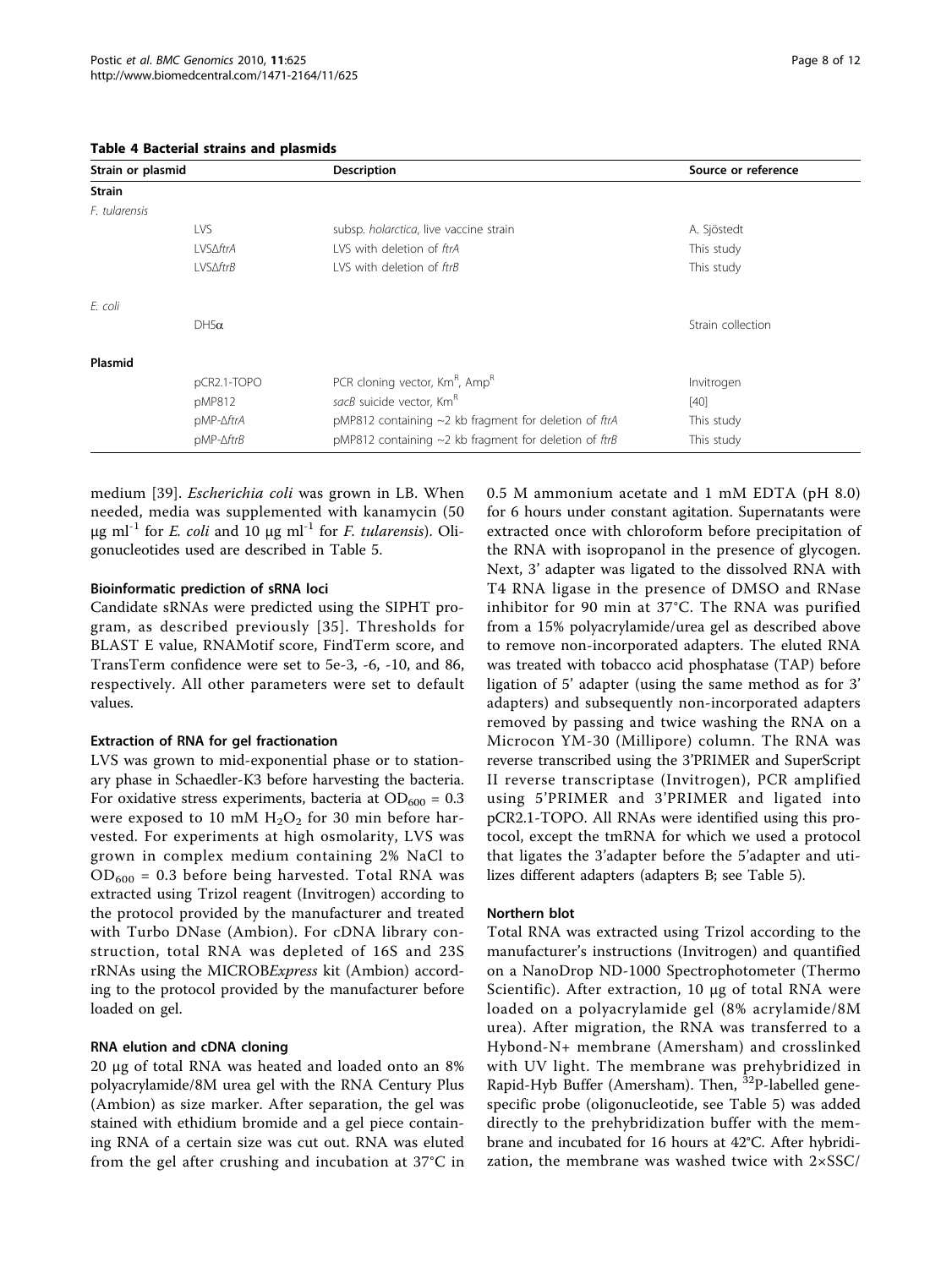#### <span id="page-9-0"></span>Table 5 Oligonucleotides used in this study

| Oligonucleotide | Sequence $(5'$ to 3' direction) <sup>a</sup>               | Use                           |
|-----------------|------------------------------------------------------------|-------------------------------|
| 3' adapter      | P-rUrUrUCGGGCCGCGGACTGTidT                                 | cDNA cloning and RACE         |
| 5' adapter      | GATATGCGCGAATTCCTGTAGAACGAACACTAGGGGrArArA                 | cDNA cloning and RACE         |
| 5'PRIMER        | GTAGAACGAACACTAGGGGAAA                                     | cDNA cloning and RACE         |
| 3'PRIMER        | GACAGTCCGCGGCCCGAAA                                        | cDNA cloning and RACE         |
| 3' adapter_B    | P-rUrUrUCTATCCATGGACTGTidT                                 | cDNA cloning tmRNA            |
| 5' adapter_B    | GATATGCGCGAATTCCTGTAGAACGAACACTAGAAGrArArA                 | cDNA cloning tmRNA            |
| 5'PRIMER_B      | GTAGAACGAACACTAGAAGAAA                                     | cDNA cloning tmRNA            |
| 3'PRIMER_B      | TACAGTCCATGGATAGAAA                                        | cDNA cloning tmRNA            |
| ftrA_GSP_5'RACE | <b>GTTATTCAGACGTGTCAAACAGAG</b>                            | 5'-RACE ftrA                  |
| ftrA_GSP_3'RACE | <b>GTACCAAATAATTAATGCTCTGTAATC</b>                         | 3'-RACE ftrA                  |
| ftrB_GSP_5'RACE | GAGATTCCCGCCTACGCGG                                        | 5'-RACE ftrB                  |
| ftrB_GSP_3'RACE | <b>GATACTAACTTAACGTCGGTAGTC</b>                            | 3' RACE ftrB                  |
| ftrA_DelR       | GCGCGGCCGCGTGGTAAAATCATCTAGGTTCTAGC                        | Deletion ftrA                 |
| ftrA_DelB       | CATTTATAATTTTAGATATTTTTCGC                                 | Deletion ftrA                 |
| ftrA_DelO       | GCGAAAAAATATCTAAAATTATAAATGGGCAATTAATATATCTTGTTCGCTTCTTAGC | Deletion ftrA                 |
| ftrA_DelT       | GCGTCGACGCAACTAAGAAAAGAATATTTAATAGCC                       | Deletion ftrA                 |
| ftrA_DelCheck1  | CATATGTAGTGTACTTTATTTAAATAC                                | Verification of ftrA deletion |
| ftrA_DelCheck2  | CCTAAGTTTCAGTTGCTGAATTATTTGG                               | Verification of ftrA deletion |
| ftrA_DelCheck3  | GCCACTGAAGGCGGAAATCTCGC                                    | Verification of ftrA deletion |
| ftrA_DelCheck4  | CAGTTAAATATTATTAACATTAAGAAAC                               | Verification of ftrA deletion |
| ftrB_DelR       | GCGCGGCCGCCTTTTAAGATTTGTATTCTTATTTGTTC                     | Deletion ftrB                 |
| ftrB_DelB       | CACTACCCCGTATTGCTTCGCAAGCC                                 | Deletion ftrB                 |
| ftrB_DelO       | GGCTTGCGAAGCAATACGGGGTAGTGCCTAAGGAGTCAAACTAACAAAGGGGCCTGC  | Deletion ftrB                 |
| ftrB_DelT       | GCGTCGACCAGAGCATTTATGATAGTTTGTTTCC                         | Deletion ftrB                 |
| ftrB_DelCheck1  | CTAAATCTAAGGAATGATAATTAACC                                 | Verification of ftrB deletion |
| ftrB_DelCheck2  | GGACAGGAATGGACAGCAGAAG                                     | Verification of ftrB deletion |
| ftrB_DelCheck3  | <b>GTATATCCTATTTGAAAAGCTAATGGC</b>                         | Verification of ftrB deletion |
| ftrB_DelCheck4  | CACTATATGGATATGCTTATGAACAAGC                               | Verification of ftrB deletion |
| ProbeA          | CAGACGTGTCAAACAGAGGTCCGTTCAAAATAC                          | Northern blot                 |
| ProbeB          | GAGATTCCCGCCTACGCGGGAATGACTACCGACG                         | Northern blot                 |
| FTL_0044_F      | GCTATATGTCCCAGGTGTAAGG                                     | qRT-PCR                       |
| FTL_0044_R      | GCTCTTTGGCTTTTTTAGGGGTC                                    | qRT-PCR                       |
| FTL_0421_F      | GGGCAACTGTAACAGTTAAGC                                      | qRT-PCR                       |
| FTL_0421_R      | <b>CTTCTTTGTCATAAACTACATTAGC</b>                           | qRT-PCR                       |
| FTL_0836_F      | <b>GTGGCTATTGATGACATACTCAAC</b>                            | qRT-PCR                       |
| FTL_0836_R      | GCTAAGCCTAGATAACTGATACC                                    | qRT-PCR                       |
| FTL_1922_F      | <b>GGATTTGATTTTTCTCCAATTATTG</b>                           | qRT-PCR                       |
| FTL_1922_R      | <b>CTGCGCAATAATGCTTTGTATG</b>                              | qRT-PCR                       |

<sup>a</sup> Bases preceded by r designates a ribonucleotide whereas all other are deoxyribonucleotides. idT designates an inverted deoxythymidine. P designates a phosphorylated 5' end. Notl site is underlined. Sall site is shown in italics.

0.1% SDS, once with  $1 \times SSC/0.1\%$  SDS and twice with 0.1×SSC/0.1% SDS. Results were analyzed on a Storm 860 PhosphorImager (Molecular Dynamics) using the ImageQuant software (Molecular Dynamics).

#### 5'- and 3'-RACE

For 5'-RACE, 15 μg of total RNA was incubated with TAP for 2 hours at 37°C after which 5' adapter was ligated with RNA ligase. RNA was purified from gel and reverse transcribed with a gene specific primer and SuperScript II RT. cDNA was then used as a template in PCR reaction with the 5'PRIMER and the gene specific primer (GSP\_5'RACE) and cloned into pCR2.1- TOPO before sequencing.

3'-RACE was performed by ligating the 3' adapter to total RNA, followed by gel purification of adapter ligated RNA, reverse transcription with 3'PRIMER and finally conducting PCR with 3'PRIMER and GSP\_3'RACE. The 3' end of each sRNA was determined by sequencing of cloned PCR products in pCR2.1-TOPO.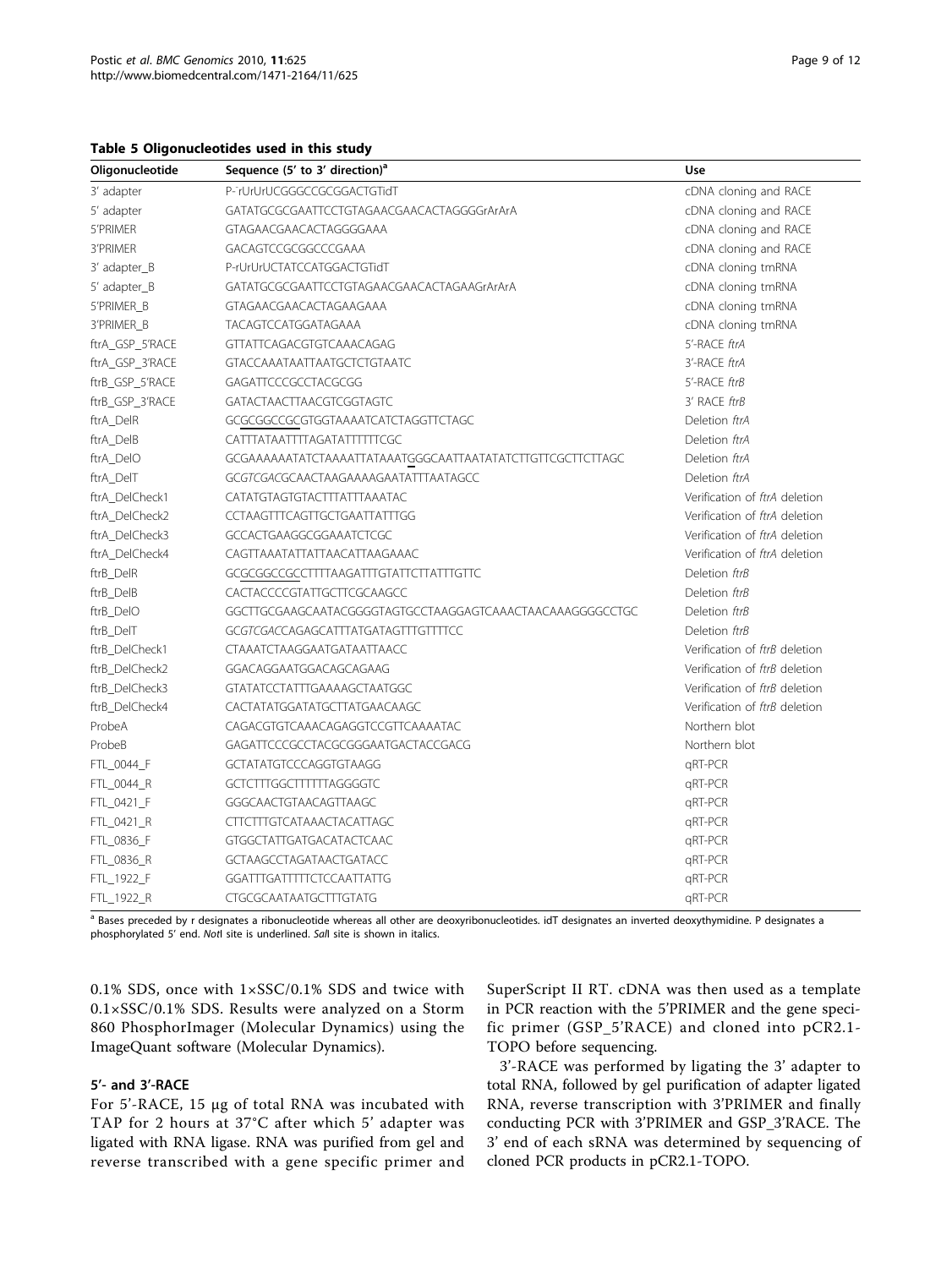#### Construction of ftrA and ftrB mutants

Regions of approximately 1 kb upstream and downstream of ftrA and ftrB were amplified by PCR using primer pairs DelR/DelB and DelO/DelT. The upstream and downstream fragments were purified from gel, annealed and extended in 20 cycles of PCR without primers and the product further used as template in a PCR reaction with primers DelR and DelT. The ~2 kb PCR products were cloned into pCR2.1-TOPO (Invitrogen) and mobilized as a NotI-SacI fragment into the sacB based suicide vector pMP812 [[40](#page-12-0)] creating pMP-∆ftrA and pMP-∆ftrB. pMP-∆ftrA and pMP-∆ftrB were introduced in LVS by electroporation and integration of the plasmid into the chromosome confirmed by PCR. Strains were then passed once in medium without selection, subsequently streaked on solid medium containing 6% sucrose and isolated colonies were tested for loss of the gene by PCR (using primer pairs DelCheck1/Del-Check4 and DelCheck2/DelCheck3). Deletion of the gene was confirmed by sequencing.

#### cDNA labeling and microarray hybridizations

RNA used in microarray experiments was extracted using Trizol reagent combined with purification of the aqueous phase on RNeasy columns (Qiagen). cDNA labeling and microarray hybridizations were performed as described [[30\]](#page-12-0). Three independent experiments and RNA extractions were performed and each set of RNAs was used in one hybridization experiment. The F. tularensis microarrays (obtained from the "Pathogen Functional Genomics Resource Center", PFGRC) contain 70-mer oligonucleotides, in five copies, representing all genes of strains SchuS4 and LVS. Microarrays were scanned with a Genepix 4000B scanner (Molecular Devices). To quantify signal fluorescence intensities, TIFF images were analyzed using the Genepix Pro 6.0 software. Statistical analyses were performed using publicly available software, the R/Bioconductor package LIMMA (available from<http://www.bioconductor.org>). A list of statistically significant differentially expressed genes was obtained using lowess normalization (after inspection of MA plots) and applying the empirical Bayes moderated t-test. Microarray data are available at ArrayExpress.

#### Quantitative real-time RT-PCR

To validate the microarray results, two ORFs were selected (for each mutant strain) for real-time quantitative reverse transcription PCR (qRT-PCR) analysis with the same RNA samples used in the microarray hybridizations. For the analyses, one microgram of RNA was reverse transcribed using random hexamers and Super-Script II reverse transcriptase (Invitrogen) according to the protocol provided by the manufacturer. Real-time PCR was performed with gene-specific primers using an ABI PRISM 7700 and FastStart SYBR master mix (Roche Diagnostics). To calculate the amount of genespecific transcript, a standard curve was plotted for each primer set using a series of diluted genomic DNA from LVS. To compare the transcript amounts in the different strains, the amounts of each gene transcript was normalized to DNA helicase (FTL\_1656) as this gene has been shown to change little in expression during growth [[23\]](#page-11-0). The expression of each gene was determined from three replicates in a single qRT-PCR experiment.

#### Cell infections

J774 cells were propagated in RPMI or Dulbecco's Modified Eagle's Medium (DMEM) medium containing 10% fetal calf serum. Cells were seeded at a concentration of  $\sim$ 2 × 10<sup>5</sup> cells per well in 12-well tissue plates (Falcon) and monolayers were used 24 hours after seeding. J774 macrophage monolayers were incubated for 90 min at 37°C with the bacterial suspensions (approximate multiplicities of infection 100) to allow the bacteria to enter. After washing (time zero of the kinetic analysis), the cells were incubated in fresh culture medium containing gentamicin (10 μg ml<sup>-1</sup>) to kill extracellular bacteria. At several time-points, cells were washed three times in PBS and processed for counting of surviving intracellular bacteria. For this, bacteria were recovered by lysis of macrophages with distilled water and the titer of viable bacteria released from the cells was determined by spreading preparations on agar plates. For each strain and time in an experiment, the assay was performed in triplicate. Each experiment was independently repeated two times and the data presented are from one experiment.

#### Mice infections

LVS and mutant strains were grown in Schaedler-K3 to exponential growth phase and diluted to the appropriate concentrations. 6 to 8-week-old female BALB/c mice (Janvier, Le Genest St Isle, France) were i.p. inoculated with 200 μl of bacterial suspension. Groups of five mice were inoculated with various doses of bacteria (approximately  $10^1$  to  $10^4$  bacteria) and the mortality was followed for 9 days. The actual number of viable bacteria in the inoculum was determined by plating dilutions of the bacterial suspension on chocolate plates. For competitive infections, LVS and mutant bacteria were mixed in 1:1 ratio and a total of approximately 400 bacteria were used for infection of five mice. After four days, mice were sacrificed. Homogenized spleen tissue from the five mice in one experiment were mixed, diluted and spread onto chocolate agar plates. PCR to distinguish wild-type and mutant bacteria were performed on 100 colonies. Animal experiments were performed according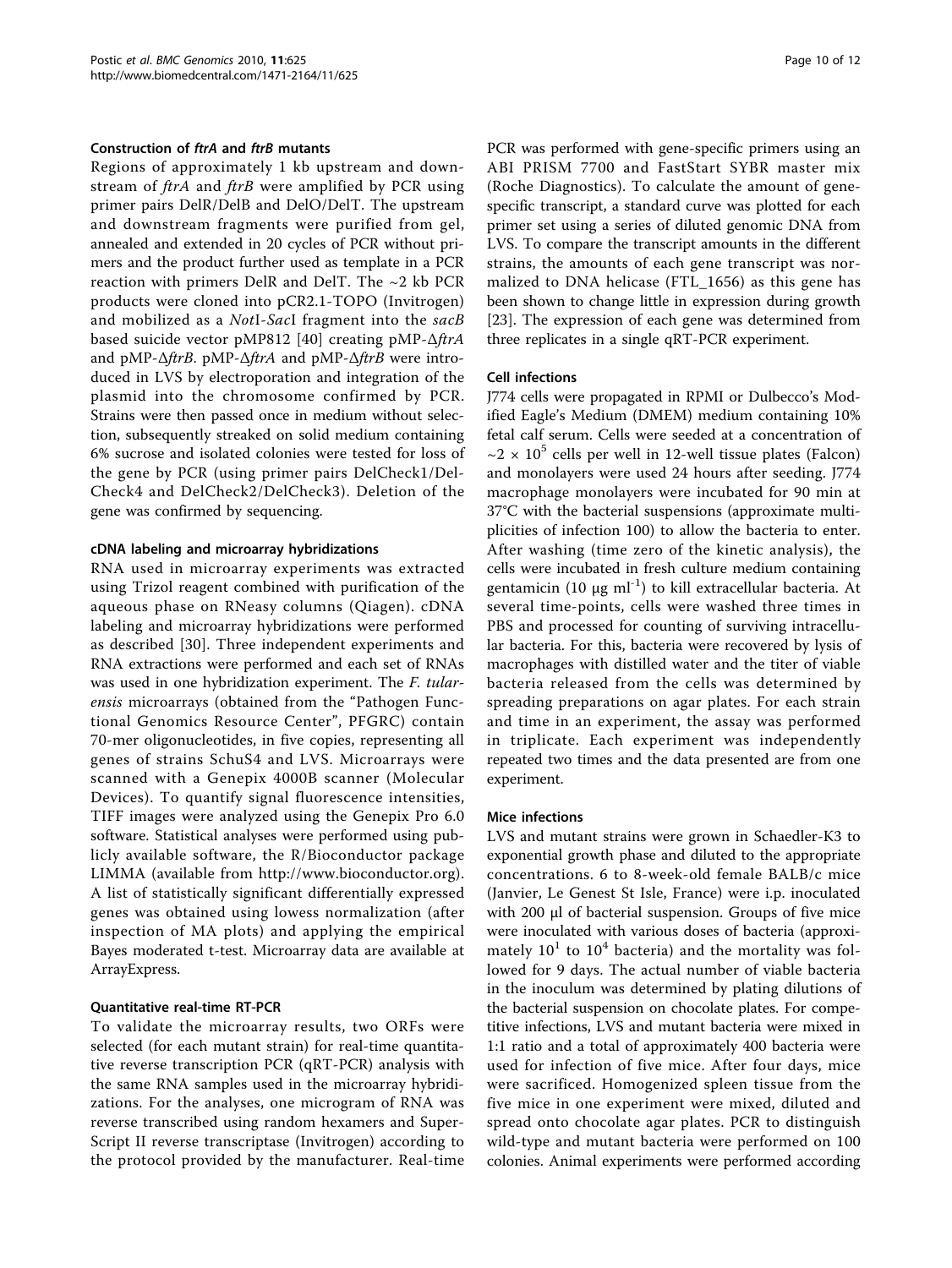<span id="page-11-0"></span>to the INSERM guidelines for laboratory animals' husbandry.

#### Additional material

[Additional file 1: Q](http://www.biomedcentral.com/content/supplementary/1471-2164-11-625-S1.PDF)uantitative RT-PCR confirms the microarray

results. Transcript levels of selected genes were normalized to that of DNA helicase (FTL\_1656) and the fold difference (in mutant strain relative to wild-type strain) and standard deviations are shown for the FTL\_0045 and FTL\_1922 genes (ftrA mutant) and FTL\_0421 and FTL\_0836 genes (ftrB mutant).

[Additional file 2: P](http://www.biomedcentral.com/content/supplementary/1471-2164-11-625-S2.DOC)utative sRNAs predicted in silico. Table contains data provided in Table [3](#page-7-0) in the text and the sequences of each of the predicted RNAs.

#### Acknowledgements

This work was funded by INSERM, CNRS and Université Paris Descartes. We thank Dr. M. Pavelka for providing plasmid pMP812. DNA microarrays were obtained through NIAID's Pathogen Functional Resource Center, managed and funded by Division of Microbiology and Infectious Diseases, NIAID, NIH, DHHS and operated by The Institute for Genomic Research (TIGR).

#### Author details

<sup>1</sup>INSERM U1002, Paris, France. <sup>2</sup>Université Paris Descartes, Faculté de Médecine Necker-Enfants Malades, Paris, France. <sup>3</sup>Broad Institute of MIT and Harvard, Cambridge, USA. <sup>4</sup>Channing Laboratories, Brigham and Women's Hospital, Harvard Medical School, Boston, USA.

#### Authors' contributions

GP carried out RNA extraction, cDNA library construction, Northern hybridizations, RACE experiments, qRT-PCR, mutant constructions and mutant characterizations. EF performed microarray hybridizations and analysis. JL carried out the bioinformatic sRNA prediction and annotations. MD carried out cell culture studies and ID the animal experiments. AC participated in design of study and writing of manuscript. KLM coordinated research, analyzed data, and wrote manuscript. All authors read and approved the final manuscript.

#### Received: 19 July 2010 Accepted: 10 November 2010 Published: 10 November 2010

#### References

- 1. Waters LS, Storz G: [Regulatory RNAs in bacteria.](http://www.ncbi.nlm.nih.gov/pubmed/19239884?dopt=Abstract) Cell 2009, 136(4):615-628.
- 2. Morfeldt E, Taylor D, von Gabain A, Arvidson S: [Activation of alpha-toxin](http://www.ncbi.nlm.nih.gov/pubmed/7556100?dopt=Abstract) translation in Staphylococcus aureus [by the trans-encoded antisense](http://www.ncbi.nlm.nih.gov/pubmed/7556100?dopt=Abstract) [RNA, RNAIII.](http://www.ncbi.nlm.nih.gov/pubmed/7556100?dopt=Abstract) Embo J 1995, 14(18):4569-4577.
- Geisinger E, Adhikari RP, Jin R, Ross HF, Novick RP: [Inhibition of rot](http://www.ncbi.nlm.nih.gov/pubmed/16879652?dopt=Abstract) [translation by RNAIII, a key feature of agr function.](http://www.ncbi.nlm.nih.gov/pubmed/16879652?dopt=Abstract) Mol Microbiol 2006, 61(4):1038-1048.
- 4. Boisset S, Geissmann T, Huntzinger E, Fechter P, Bendridi N, Possedko M, Chevalier C, Helfer AC, Benito Y, Jacquier A, et al: [Staphylococcus aureus](http://www.ncbi.nlm.nih.gov/pubmed/17545468?dopt=Abstract) [RNAIII coordinately represses the synthesis of virulence factors and the](http://www.ncbi.nlm.nih.gov/pubmed/17545468?dopt=Abstract) [transcription regulator Rot by an antisense mechanism.](http://www.ncbi.nlm.nih.gov/pubmed/17545468?dopt=Abstract) Genes Dev 2007, 21(11):1353-1366.
- 5. Novick RP, Ross HF, Projan SJ, Kornblum J, Kreiswirth B, Moghazeh S: [Synthesis of staphylococcal virulence factors is controlled by a](http://www.ncbi.nlm.nih.gov/pubmed/7691599?dopt=Abstract) [regulatory RNA molecule.](http://www.ncbi.nlm.nih.gov/pubmed/7691599?dopt=Abstract) Embo J 1993, 12(10):3967-3975.
- 6. Huntzinger E, Boisset S, Saveanu C, Benito Y, Geissmann T, Namane A, Lina G, Etienne J, Ehresmann B, Ehresmann C, et al: [Staphylococcus aureus](http://www.ncbi.nlm.nih.gov/pubmed/15678100?dopt=Abstract) [RNAIII and the endoribonuclease III coordinately regulate spa gene](http://www.ncbi.nlm.nih.gov/pubmed/15678100?dopt=Abstract) [expression.](http://www.ncbi.nlm.nih.gov/pubmed/15678100?dopt=Abstract) Embo J 2005, 24(4):824-835.
- 7. Padalon-Brauch G, Hershberg R, Elgrably-Weiss M, Baruch K, Rosenshine I, Margalit H, Altuvia S: [Small RNAs encoded within genetic islands of](http://www.ncbi.nlm.nih.gov/pubmed/18267966?dopt=Abstract) Salmonella typhimurium [show host-induced expression and role in](http://www.ncbi.nlm.nih.gov/pubmed/18267966?dopt=Abstract) [virulence.](http://www.ncbi.nlm.nih.gov/pubmed/18267966?dopt=Abstract) Nucleic Acids Res 2008, 36(6):1913-27.
- 8. Julio SM, Heithoff DM, Mahan MJ: [ssrA \(tmRNA\) plays a role in](http://www.ncbi.nlm.nih.gov/pubmed/10692360?dopt=Abstract) Salmonella enterica serovar Typhimurium [pathogenesis.](http://www.ncbi.nlm.nih.gov/pubmed/10692360?dopt=Abstract) J Bacteriol 2000, 182(6):1558-1563.
- 9. Altier C, Suyemoto M, Ruiz AI, Burnham KD, Maurer R: [Characterization of](http://www.ncbi.nlm.nih.gov/pubmed/10672185?dopt=Abstract) [two novel regulatory genes affecting](http://www.ncbi.nlm.nih.gov/pubmed/10672185?dopt=Abstract) Salmonella invasion gene [expression.](http://www.ncbi.nlm.nih.gov/pubmed/10672185?dopt=Abstract) Mol Microbiol 2000, 35(3):635-646.
- 10. Santiviago CA, Reynolds MM, Porwollik S, Choi SH, Long F, Andrews-Polymenis HL, McClelland M: [Analysis of pools of targeted](http://www.ncbi.nlm.nih.gov/pubmed/19578432?dopt=Abstract) Salmonella [deletion mutants identifies novel genes affecting fitness during](http://www.ncbi.nlm.nih.gov/pubmed/19578432?dopt=Abstract) [competitive infection in mice.](http://www.ncbi.nlm.nih.gov/pubmed/19578432?dopt=Abstract) PLoS Pathog 2009, 5(7):e1000477.
- 11. Song T, Mika F, Lindmark B, Liu Z, Schild S, Bishop A, Zhu J, Camilli A, Johansson J, Vogel J, et al: A new Vibrio cholerae [sRNA modulates](http://www.ncbi.nlm.nih.gov/pubmed/18681937?dopt=Abstract) [colonization and affects release of outer membrane vesicles.](http://www.ncbi.nlm.nih.gov/pubmed/18681937?dopt=Abstract) Mol Microbiol 2008, 70(1):100-111.
- 12. Lenz DH, Miller MB, Zhu J, Kulkarni RV, Bassler BL: [CsrA and three](http://www.ncbi.nlm.nih.gov/pubmed/16262799?dopt=Abstract) [redundant small RNAs regulate quorum sensing in](http://www.ncbi.nlm.nih.gov/pubmed/16262799?dopt=Abstract) Vibrio cholerae. Mol Microbiol 2005, 58(4):1186-1202.
- 13. Lenz DH, Mok KC, Lilley BN, Kulkarni RV, Wingreen NS, Bassler BL: [The small](http://www.ncbi.nlm.nih.gov/pubmed/15242645?dopt=Abstract) [RNA chaperone Hfq and multiple small RNAs control quorum sensing in](http://www.ncbi.nlm.nih.gov/pubmed/15242645?dopt=Abstract) Vibrio harveyi and [Vibrio cholerae](http://www.ncbi.nlm.nih.gov/pubmed/15242645?dopt=Abstract). Cell 2004, 118(1):69-82.
- 14. Kreikemeyer B, Boyle MD, Buttaro BA, Heinemann M, Podbielski A: [Group A](http://www.ncbi.nlm.nih.gov/pubmed/11136460?dopt=Abstract) [streptococcal growth phase-associated virulence factor regulation by a](http://www.ncbi.nlm.nih.gov/pubmed/11136460?dopt=Abstract) [novel operon \(Fas\) with homologies to two-component-type regulators](http://www.ncbi.nlm.nih.gov/pubmed/11136460?dopt=Abstract) [requires a small RNA molecule.](http://www.ncbi.nlm.nih.gov/pubmed/11136460?dopt=Abstract) Mol Microbiol 2001, 39(2):392-406.
- Li Z, Sledieski DD, Kreikemeyer B, Podbielski A, Boyle MD: [Identification of](http://www.ncbi.nlm.nih.gov/pubmed/10498714?dopt=Abstract) pel, a Streptococcus pyogenes [locus that affects both surface and](http://www.ncbi.nlm.nih.gov/pubmed/10498714?dopt=Abstract) [secreted proteins.](http://www.ncbi.nlm.nih.gov/pubmed/10498714?dopt=Abstract) J Bacteriol 1999, 181(19):6019-6027.
- 16. Heurlier K, Williams F, Heeb S, Dormond C, Pessi G, Singer D, Camara M, Williams P, Haas D: [Positive control of swarming, rhamnolipid synthesis,](http://www.ncbi.nlm.nih.gov/pubmed/15126453?dopt=Abstract) [and lipase production by the posttranscriptional RsmA/RsmZ system in](http://www.ncbi.nlm.nih.gov/pubmed/15126453?dopt=Abstract) [Pseudomonas aeruginosa](http://www.ncbi.nlm.nih.gov/pubmed/15126453?dopt=Abstract) PAO1. J Bacteriol 2004, 186(10):2936-2945.
- 17. Ventre I, Goodman AL, Vallet-Gely I, Vasseur P, Soscia C, Molin S, Bleves S, Lazdunski A, Lory S, Filloux A: [Multiple sensors control reciprocal](http://www.ncbi.nlm.nih.gov/pubmed/16373506?dopt=Abstract) expression of Pseudomonas aeruginosa [regulatory RNA and virulence](http://www.ncbi.nlm.nih.gov/pubmed/16373506?dopt=Abstract) [genes.](http://www.ncbi.nlm.nih.gov/pubmed/16373506?dopt=Abstract) Proc Natl Acad Sci USA 2006, 103(1):171-176.
- 18. Burrowes E, Abbas A, O'Neill A, Adams C, O'Gara F: [Characterisation of the](http://www.ncbi.nlm.nih.gov/pubmed/15636743?dopt=Abstract) [regulatory RNA RsmB from](http://www.ncbi.nlm.nih.gov/pubmed/15636743?dopt=Abstract) Pseudomonas aeruginosa PAO1. Res Microbiol 2005, 156(1):7-16.
- 19. Bordi C, Lamy MC, Ventre I, Termine E, Hachani A, Fillet S, Roche B, Bleves S, Mejean V, Lazdunski A, et al: [Regulatory RNAs and the HptB/RetS](http://www.ncbi.nlm.nih.gov/pubmed/20398205?dopt=Abstract) [signalling pathways fine-tune](http://www.ncbi.nlm.nih.gov/pubmed/20398205?dopt=Abstract) Pseudomonas aeruginosa pathogenesis. Mol Microbiol 2010, 76(6):1427-43.
- 20. Grieshaber NA, Grieshaber SS, Fischer ER, Hackstadt T: [A small RNA inhibits](http://www.ncbi.nlm.nih.gov/pubmed/16390448?dopt=Abstract) [translation of the histone-like protein Hc1 in](http://www.ncbi.nlm.nih.gov/pubmed/16390448?dopt=Abstract) Chlamydia trachomatis. Mol Microbiol 2006, 59(2):541-550.
- 21. Shimizu T, Yaguchi H, Ohtani K, Banu S, Hayashi H: [Clostridial VirR/VirS](http://www.ncbi.nlm.nih.gov/pubmed/11849553?dopt=Abstract) [regulon involves a regulatory RNA molecule for expression of toxins.](http://www.ncbi.nlm.nih.gov/pubmed/11849553?dopt=Abstract) Mol Microbiol 2002, 43(1):257-265.
- 22. Ohtani K, Bhowmik SK, Hayashi H, Shimizu T: [Identification of a novel](http://www.ncbi.nlm.nih.gov/pubmed/12007663?dopt=Abstract) [locus that regulates expression of toxin genes in](http://www.ncbi.nlm.nih.gov/pubmed/12007663?dopt=Abstract) Clostridium perfringens. FEMS Microbiol Lett 2002, 209(1):113-118.
- 23. Brotcke A, Weiss DS, Kim CC, Chain P, Malfatti S, Garcia E, Monack DM: [Identification of MglA-regulated genes reveals novel virulence factors in](http://www.ncbi.nlm.nih.gov/pubmed/17000729?dopt=Abstract) [Francisella tularensis](http://www.ncbi.nlm.nih.gov/pubmed/17000729?dopt=Abstract). Infect Immun 2006, 74(12):6642-6655.
- 24. Lauriano CM, Barker JR, Yoon SS, Nano FE, Arulanandam BP, Hassett DJ, Klose KE: [MglA regulates transcription of virulence factors necessary for](http://www.ncbi.nlm.nih.gov/pubmed/15010524?dopt=Abstract) Francisella tularensis [intraamoebae and intramacrophage survival.](http://www.ncbi.nlm.nih.gov/pubmed/15010524?dopt=Abstract) Proc Natl Acad Sci USA 2004, 101(12):4246-4249.
- 25. Charity JC, Costante-Hamm MM, Balon EL, Boyd DH, Rubin EJ, Dove SL: [Twin RNA polymerase-associated proteins control virulence gene](http://www.ncbi.nlm.nih.gov/pubmed/17571921?dopt=Abstract) expression in [Francisella tularensis](http://www.ncbi.nlm.nih.gov/pubmed/17571921?dopt=Abstract). PLoS Pathog 2007, 3(6):e84.
- 26. Mohapatra NP, Soni S, Bell BL, Warren R, Ernst RK, Muszynski A, Carlson RW, Gunn JS: [Identification of an Orphan Response Regulator Required for](http://www.ncbi.nlm.nih.gov/pubmed/17452468?dopt=Abstract) the Virulence of Francisella [spp. and Transcription of Pathogenicity](http://www.ncbi.nlm.nih.gov/pubmed/17452468?dopt=Abstract) [Island Genes.](http://www.ncbi.nlm.nih.gov/pubmed/17452468?dopt=Abstract) Infect Immun 2007, 75(7):3305-3314.
- 27. Brotcke A, Monack DM: [Identification of fevR, a novel regulator of](http://www.ncbi.nlm.nih.gov/pubmed/18559431?dopt=Abstract) [virulence gene expression in](http://www.ncbi.nlm.nih.gov/pubmed/18559431?dopt=Abstract) Francisella novicida. Infect Immun 2008, 76(8):3473-3480.
- 28. Charity JC, Blalock LT, Costante-Hamm MM, Kasper DL, Dove SL: [Small](http://www.ncbi.nlm.nih.gov/pubmed/19876386?dopt=Abstract) [molecule control of virulence gene expression in](http://www.ncbi.nlm.nih.gov/pubmed/19876386?dopt=Abstract) Francisella tularensis. PLoS Pathog 2009, 5(10):e1000641.